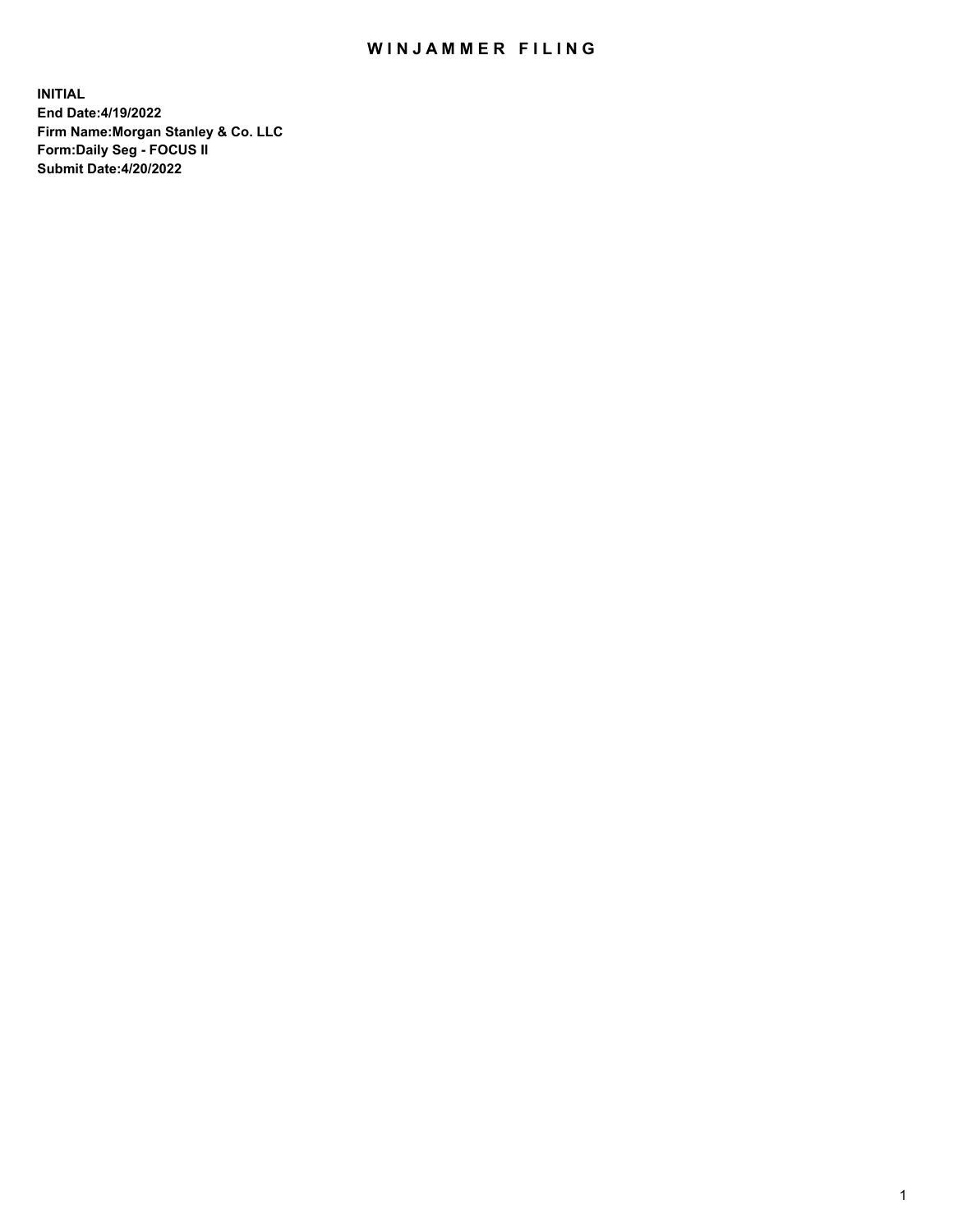**INITIAL End Date:4/19/2022 Firm Name:Morgan Stanley & Co. LLC Form:Daily Seg - FOCUS II Submit Date:4/20/2022 Daily Segregation - Cover Page**

| Name of Company                                                                                                                                                                                                                                                                                                                | Morgan Stanley & Co. LLC                               |
|--------------------------------------------------------------------------------------------------------------------------------------------------------------------------------------------------------------------------------------------------------------------------------------------------------------------------------|--------------------------------------------------------|
| <b>Contact Name</b>                                                                                                                                                                                                                                                                                                            | <b>Ikram Shah</b>                                      |
| <b>Contact Phone Number</b>                                                                                                                                                                                                                                                                                                    | 212-276-0963                                           |
| <b>Contact Email Address</b>                                                                                                                                                                                                                                                                                                   | Ikram.shah@morganstanley.com                           |
| FCM's Customer Segregated Funds Residual Interest Target (choose one):<br>a. Minimum dollar amount: ; or<br>b. Minimum percentage of customer segregated funds required:% ; or<br>c. Dollar amount range between: and; or<br>d. Percentage range of customer segregated funds required between:% and%.                         | 235,000,000<br><u>0</u><br>0 <sup>0</sup><br><u>00</u> |
| FCM's Customer Secured Amount Funds Residual Interest Target (choose one):<br>a. Minimum dollar amount: ; or<br>b. Minimum percentage of customer secured funds required:% ; or<br>c. Dollar amount range between: and; or<br>d. Percentage range of customer secured funds required between:% and%.                           | 140,000,000<br><u>0</u><br><u>00</u><br>00             |
| FCM's Cleared Swaps Customer Collateral Residual Interest Target (choose one):<br>a. Minimum dollar amount: ; or<br>b. Minimum percentage of cleared swaps customer collateral required:% ; or<br>c. Dollar amount range between: and; or<br>d. Percentage range of cleared swaps customer collateral required between:% and%. | 92,000,000<br><u>0</u><br><u>00</u><br>00              |

Attach supporting documents CH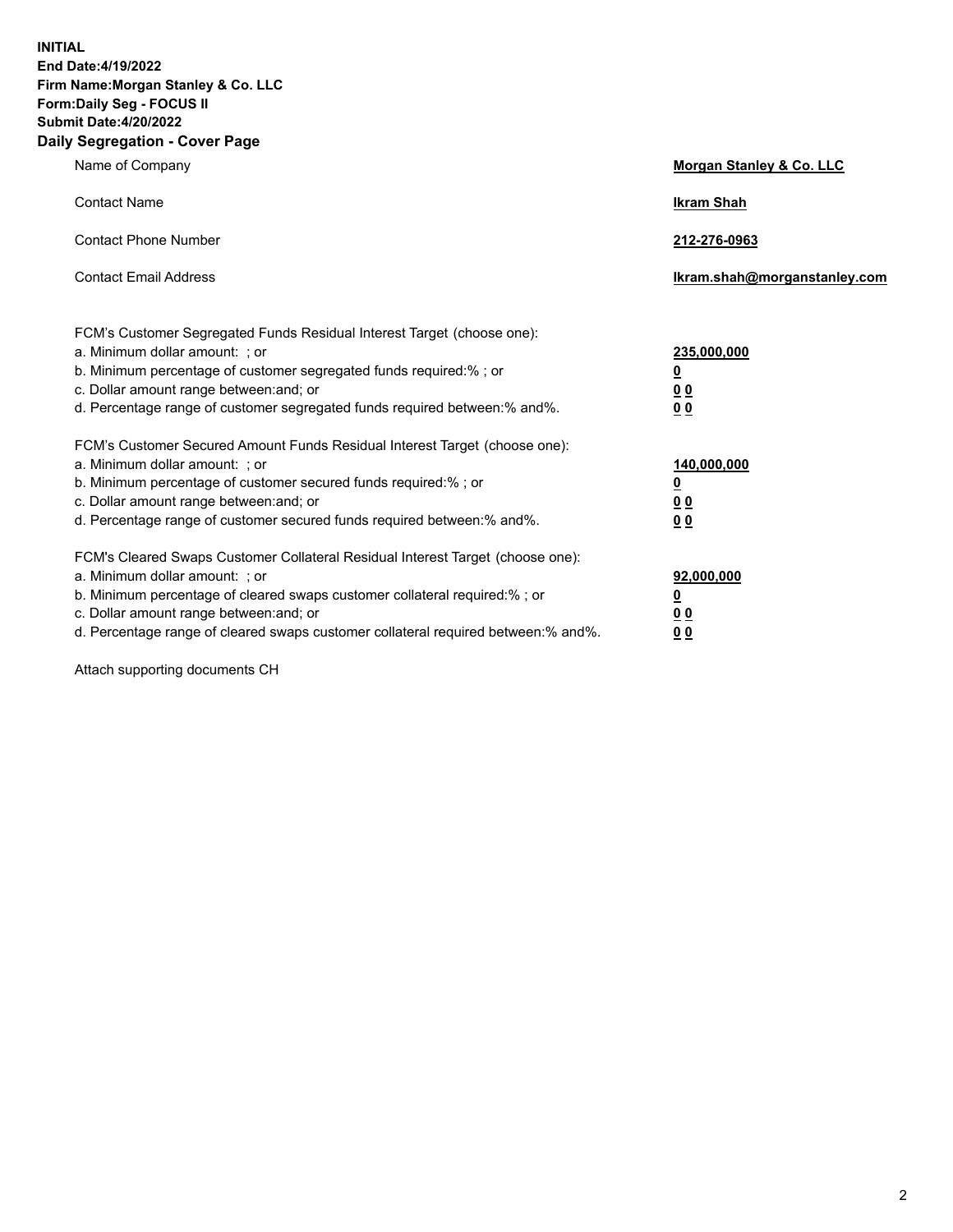## **INITIAL End Date:4/19/2022 Firm Name:Morgan Stanley & Co. LLC Form:Daily Seg - FOCUS II Submit Date:4/20/2022 Daily Segregation - Secured Amounts** Foreign Futures and Foreign Options Secured Amounts Amount required to be set aside pursuant to law, rule or regulation of a foreign government or a rule of a self-regulatory organization authorized thereunder **0** [7305] 1. Net ledger balance - Foreign Futures and Foreign Option Trading - All Customers A. Cash **4,406,832,490** [7315] B. Securities (at market) **2,336,801,481** [7317] 2. Net unrealized profit (loss) in open futures contracts traded on a foreign board of trade **2,364,147,361** [7325] 3. Exchange traded options a. Market value of open option contracts purchased on a foreign board of trade **46,458,133** [7335] b. Market value of open contracts granted (sold) on a foreign board of trade **-30,061,365** [7337] 4. Net equity (deficit) (add lines 1. 2. and 3.) **9,124,178,100** [7345] 5. Account liquidating to a deficit and account with a debit balances - gross amount **35,582,002** [7351] Less: amount offset by customer owned securities **-33,207,853** [7352] **2,374,149** [7354] 6. Amount required to be set aside as the secured amount - Net Liquidating Equity Method (add lines 4 and 5) **9,126,552,249** [7355] 7. Greater of amount required to be set aside pursuant to foreign jurisdiction (above) or line 6. **9,126,552,249** [7360] FUNDS DEPOSITED IN SEPARATE REGULATION 30.7 ACCOUNTS 1. Cash in banks A. Banks located in the United States **292,703,480** [7500] B. Other banks qualified under Regulation 30.7 **265,680,307** [7520] **558,383,787** [7530] 2. Securities A. In safekeeping with banks located in the United States **1,167,268,904** [7540] B. In safekeeping with other banks qualified under Regulation 30.7 **78,705,599** [7560] **1,245,974,503** [7570] 3. Equities with registered futures commission merchants A. Cash **30,238,887** [7580] B. Securities **0** [7590] C. Unrealized gain (loss) on open futures contracts **11,477,594** [7600] D. Value of long option contracts **0** [7610] E. Value of short option contracts **0** [7615] **41,716,481** [7620] 4. Amounts held by clearing organizations of foreign boards of trade A. Cash **0** [7640] B. Securities **0** [7650] C. Amount due to (from) clearing organization - daily variation **0** [7660] D. Value of long option contracts **0** [7670] E. Value of short option contracts **0** [7675] **0** [7680] 5. Amounts held by members of foreign boards of trade A. Cash **4,081,512,278** [7700] B. Securities **1,090,826,978** [7710] C. Unrealized gain (loss) on open futures contracts **2,352,669,767** [7720] D. Value of long option contracts **46,458,133** [7730] E. Value of short option contracts **-30,061,365** [7735] **7,541,405,791** [7740] 6. Amounts with other depositories designated by a foreign board of trade **0** [7760] 7. Segregated funds on hand **0** [7765] 8. Total funds in separate section 30.7 accounts **9,387,480,562** [7770] 9. Excess (deficiency) Set Aside for Secured Amount (subtract line 7 Secured Statement **260,928,313** [7380]

- Page 1 from Line 8)
- 10. Management Target Amount for Excess funds in separate section 30.7 accounts **140,000,000** [7780]
- 11. Excess (deficiency) funds in separate 30.7 accounts over (under) Management Target **120,928,313** [7785]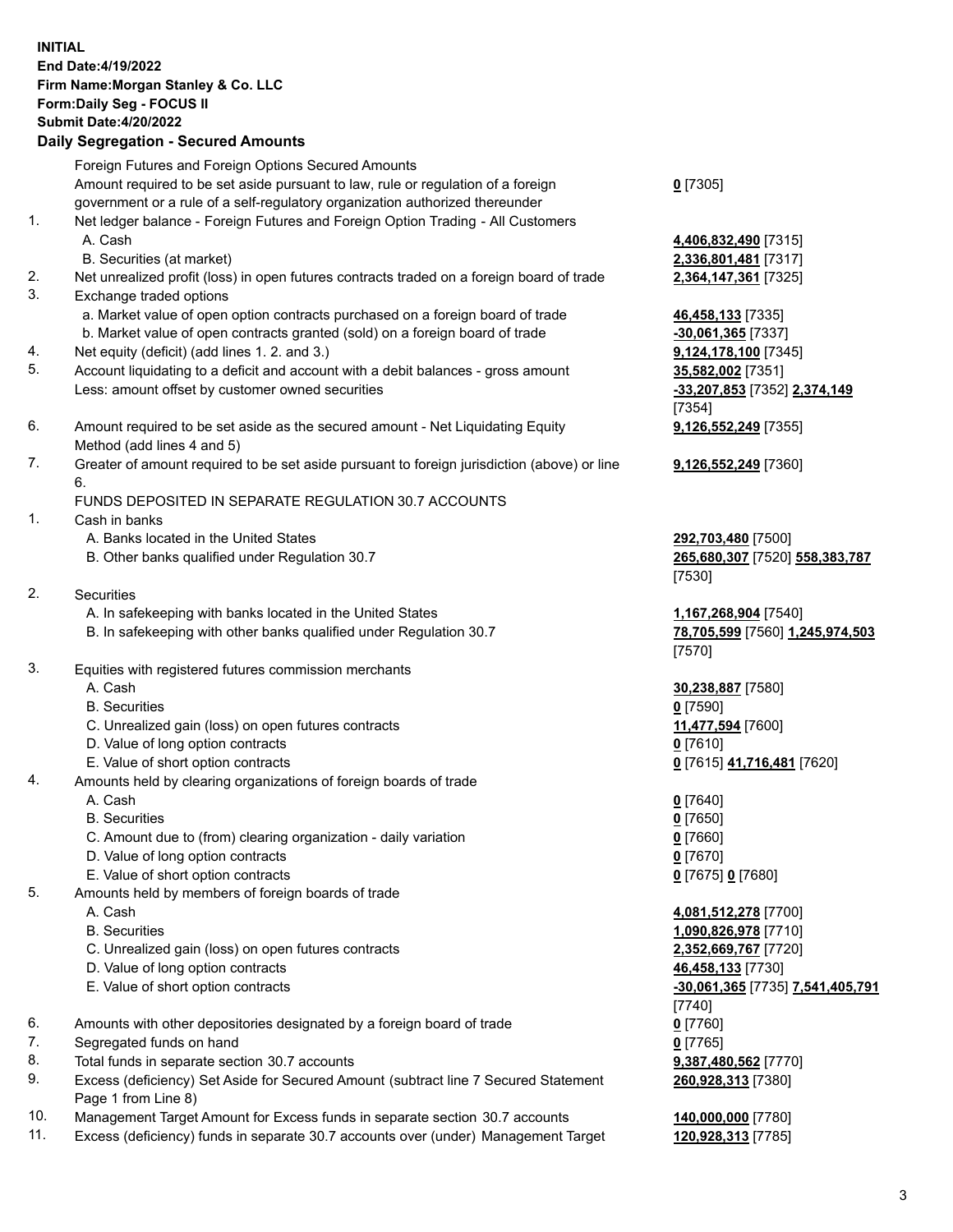**INITIAL End Date:4/19/2022 Firm Name:Morgan Stanley & Co. LLC Form:Daily Seg - FOCUS II Submit Date:4/20/2022 Daily Segregation - Segregation Statement** SEGREGATION REQUIREMENTS(Section 4d(2) of the CEAct) 1. Net ledger balance A. Cash **18,670,968,165** [7010] B. Securities (at market) **8,899,854,971** [7020] 2. Net unrealized profit (loss) in open futures contracts traded on a contract market **-133,693,375** [7030] 3. Exchange traded options A. Add market value of open option contracts purchased on a contract market **3,125,444,541** [7032] B. Deduct market value of open option contracts granted (sold) on a contract market **-2,209,426,092** [7033] 4. Net equity (deficit) (add lines 1, 2 and 3) **28,353,148,210** [7040] 5. Accounts liquidating to a deficit and accounts with debit balances - gross amount **1,425,355,813** [7045] Less: amount offset by customer securities **-1,421,664,625** [7047] **3,691,188** [7050] 6. Amount required to be segregated (add lines 4 and 5) **28,356,839,398** [7060] FUNDS IN SEGREGATED ACCOUNTS 7. Deposited in segregated funds bank accounts A. Cash **3,147,303,789** [7070] B. Securities representing investments of customers' funds (at market) **0** [7080] C. Securities held for particular customers or option customers in lieu of cash (at market) **3,593,721,357** [7090] 8. Margins on deposit with derivatives clearing organizations of contract markets A. Cash **15,615,348,494** [7100] B. Securities representing investments of customers' funds (at market) **0** [7110] C. Securities held for particular customers or option customers in lieu of cash (at market) **5,141,809,272** [7120] 9. Net settlement from (to) derivatives clearing organizations of contract markets **148,892,010** [7130] 10. Exchange traded options A. Value of open long option contracts **3,125,444,541** [7132] B. Value of open short option contracts **-2,209,426,092** [7133] 11. Net equities with other FCMs A. Net liquidating equity **18,227,577** [7140] B. Securities representing investments of customers' funds (at market) **0** [7160] C. Securities held for particular customers or option customers in lieu of cash (at market) **0** [7170] 12. Segregated funds on hand **164,324,342** [7150] 13. Total amount in segregation (add lines 7 through 12) **28,745,645,290** [7180] 14. Excess (deficiency) funds in segregation (subtract line 6 from line 13) **388,805,892** [7190] 15. Management Target Amount for Excess funds in segregation **235,000,000** [7194]

16. Excess (deficiency) funds in segregation over (under) Management Target Amount Excess

**153,805,892** [7198]